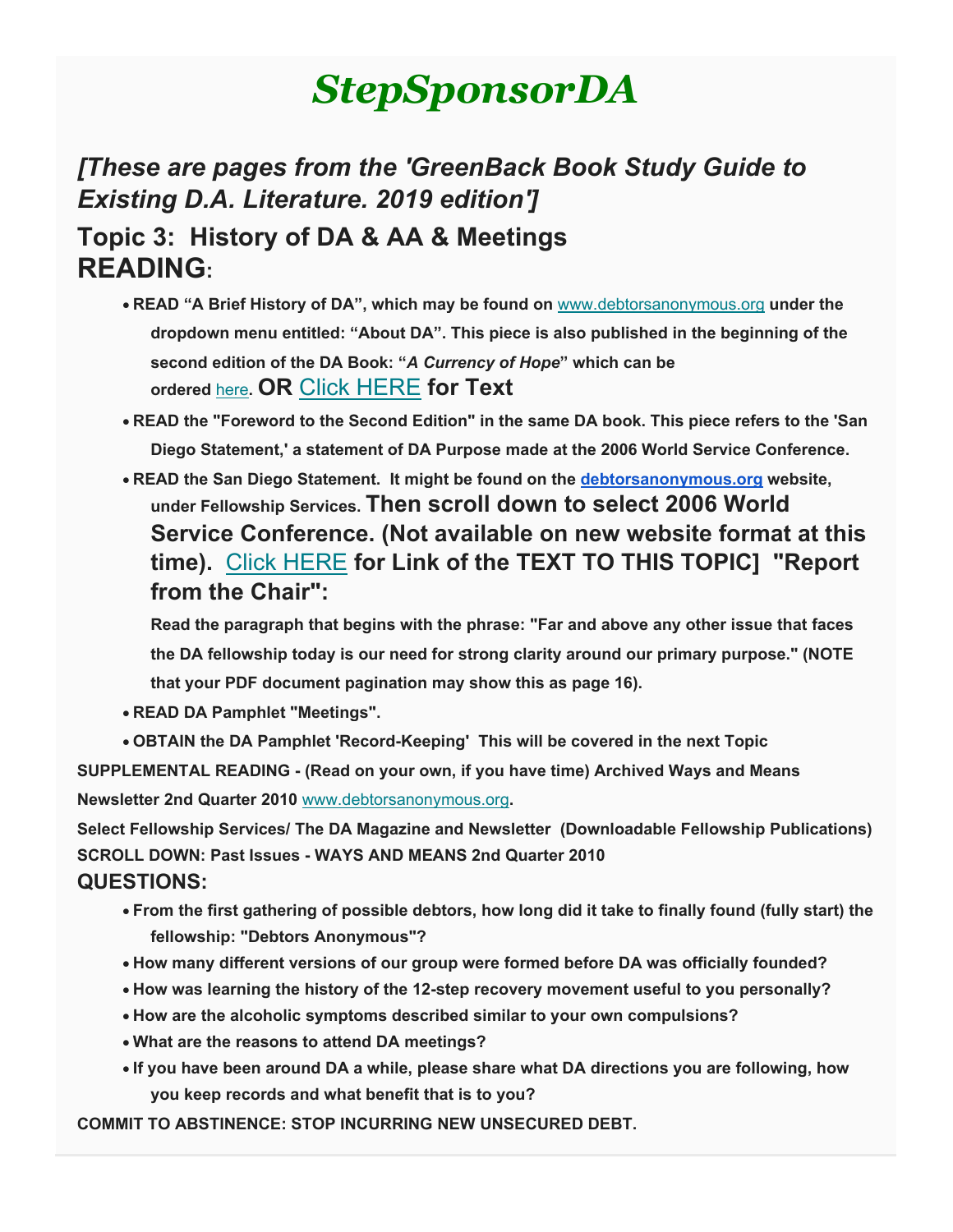#### **ACTIONS**

Pray for the willingness to work your DA program (DA Bookmark Prayers)

#### **WEEKLY**

- Attend at least one solution-oriented **DA meeting** listen for the DA concepts
- Listen for program-working members of your meetings and ask for their phone numbers or email addresses
- Ask around your "Home" meeting for a sponsor or DA phone partner

**ADDITIONAL READING SUPPLEMENT - OTHER SUGGESTED READING ON YOU OWN IF YOU HAVE TIME:**

- **AA HISTORY If you are interested, more on 12-Step recovery and its origins can be found at** [www.aa.org](http://www.aa.org/)**: "A Brief History of AA":** [http://www.aa.org/pages/en\\_US/aa-timeline.](http://www.aa.org/pages/en_US/aa-timeline)
- *Alcoholics Anonymous* **(the "Big Book" of AA) chronicles the founders and early pioneers in the preface, "Bill's Story," "Dr. Bob's Nightmare," and the other stories in the section; "Pioneers of AA."**

#### **ACTIONS SO FAR:**

#### **DAILY:**

- One Day at a Time, abstain from new unsecured debt (consider setting a date for your last unsecured debt or your DA Birthday).
- OBTAIN ALL LITERATURE & OTHER ITEMS ON THE READING LIST if you have not done so.

\*\*Free Downloads may be obtained from [www.debtorsanonymous.org.](http://www.debtorsanonymous.org/) Choose the menu on the home page entitled "Getting Started." Then select "Free Literature."

- Other paper pamphlets may be ordered by contacting the DA General Service Office from the DA website [www.debtorsanonymous.org.](http://www.debtorsanonymous.org/) Click the menu: "Fellowship Services." Then choose "Order Literature"
- READ the text of the DA Bookmark: "Just For This Day"
- Call a DA member and read from a piece of DA or AA Literature
- Start keeping a spending record as you spend
- Spend some time on this study each day as you can, at least 15-20 min or more. Let whatever amount of time you have be good enough.

**WEEKLY**